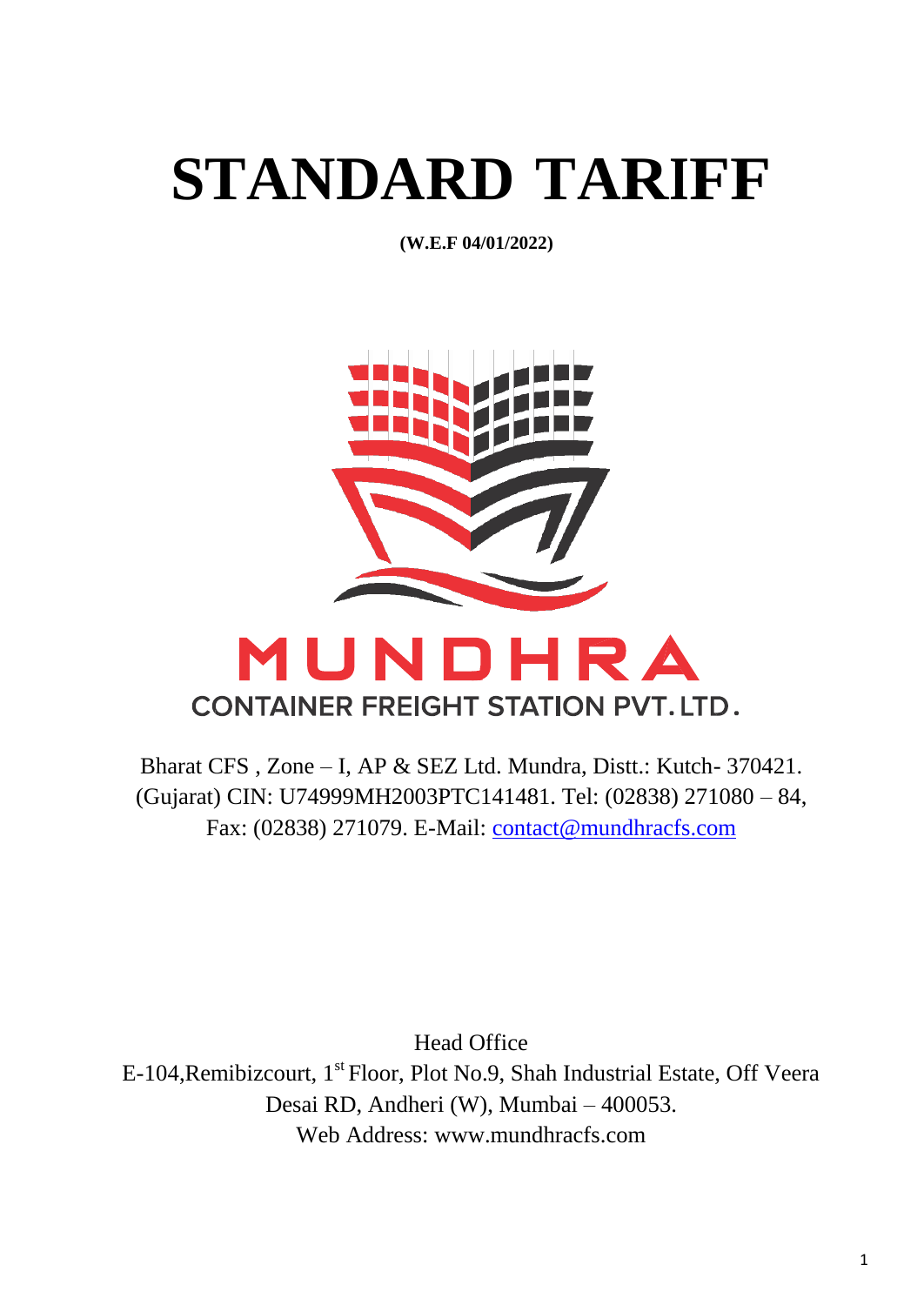## A. EXPORTS

| Sl.<br>No. | <b>Composite Charges for Stuffing</b>                                                                                                                                                                                                                                                                                     | 20'                 | 40'           |
|------------|---------------------------------------------------------------------------------------------------------------------------------------------------------------------------------------------------------------------------------------------------------------------------------------------------------------------------|---------------------|---------------|
| A.1        | (a) Agro product in Bags (25 to 50 Kgs.)/ Crated Stone/ Cotton                                                                                                                                                                                                                                                            | Rs.6800             | Rs.11500      |
|            | (b) Powder/ Dirty                                                                                                                                                                                                                                                                                                         | Rs.7600             | Rs.12400      |
|            | (c) Loose Cargo $\left($ < 25 Kg Pkg. $\right)$ /Bulk/ Scrap/ Stone Block/ Box                                                                                                                                                                                                                                            | Rs.9500             | Rs.14200      |
|            | (d) Cargo Requiring Special Handling/(Open Top)                                                                                                                                                                                                                                                                           | Rs.14000            | Rs.23500      |
|            | (e) Cargo Requiring Special Handling/(Flat Rack)                                                                                                                                                                                                                                                                          | Rs.16000            | Rs.25500      |
|            | FUEL SURCHARGE over and above the composite charges                                                                                                                                                                                                                                                                       | Rs.1150             | Rs.2300       |
|            | <b>Export Port Entry Charges</b>                                                                                                                                                                                                                                                                                          | Rs.200              | <b>Rs.400</b> |
|            | <b>Empty Facilitation Charges for Export</b>                                                                                                                                                                                                                                                                              | Rs.375              | Rs.750        |
|            | Reefer, Hazardous, ODC Cargo will be charged $@1\frac{1}{2}$ time of the Slab rate. Above Includes<br>Carting of Cargo, placement of Empty container, Stuffing, movement of Laden container to<br>MICT/AMCT. Lift on charges to be paid directly by CHA/Shipper for Empty container pick up from<br>other CFS/Empty park. |                     |               |
| A.2        | <b>Seal Verification Charges</b>                                                                                                                                                                                                                                                                                          | 20'                 | 40'           |
|            | (a) Containers Seal Verification Loaded Delivery Form CFS (Normal<br>Cargo)                                                                                                                                                                                                                                               | Rs.5550             | Rs.8450       |
|            | (b) Containers Seal Verification Loaded Delivery Form CFS (Reefer<br>Cargo)                                                                                                                                                                                                                                               | Rs.8400             | Rs.13050      |
|            | (c) Containers Seal Verification Loaded Delivery Form CFS(-Open Top)                                                                                                                                                                                                                                                      | Rs.14000   Rs.23500 |               |
|            | (d) Containers Seal Verification Loaded Delivery Form CFS(-Flat Rack)                                                                                                                                                                                                                                                     | Rs.16000            | Rs.25500      |
|            | FUEL SURCHARGE over and above the composite charges                                                                                                                                                                                                                                                                       | Rs.1150             | Rs.2300       |
|            | <b>Export Port Entry Charges</b>                                                                                                                                                                                                                                                                                          | Rs.200              | <b>Rs.400</b> |
|            | <b>Empty Facilitation Charges for Export</b>                                                                                                                                                                                                                                                                              | Rs.375              | Rs.750        |
|            | Notes:<br>Reefer, Hazardous, ODC Cargo will be charged $@1\frac{1}{2}$ time of the Slab rate. Above Includes<br>Transportation between MICT/MP&SEZ & CFS, Lift-on / Lift-off and other in yard activity).                                                                                                                 |                     |               |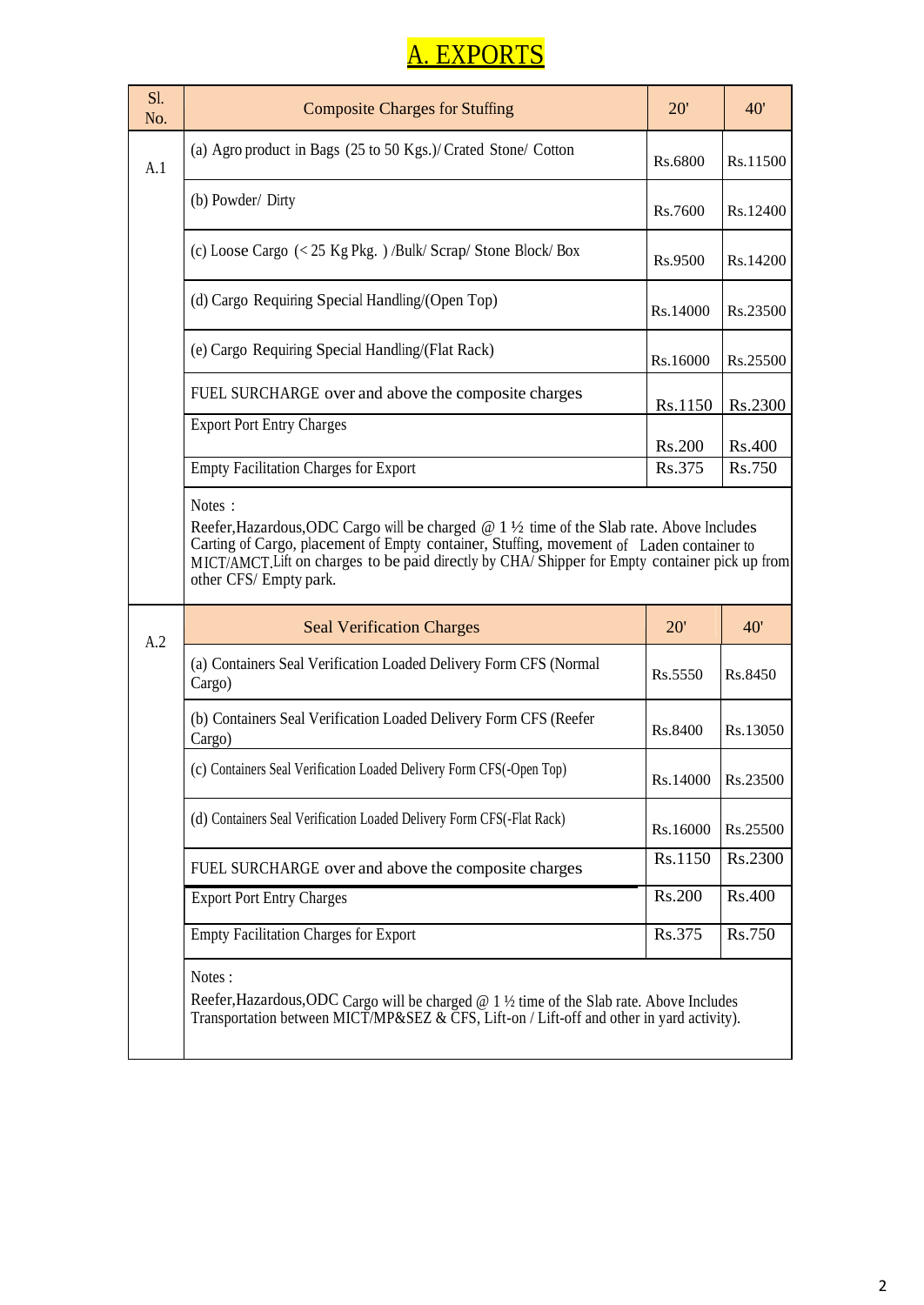| A.3 | General Cargo Storage Charge - Exports                                                                                                                                        | Per Mt Per day |            |            |  |
|-----|-------------------------------------------------------------------------------------------------------------------------------------------------------------------------------|----------------|------------|------------|--|
|     | First 7 Days<br>(a)                                                                                                                                                           | Free           |            |            |  |
|     | $8^{th} - 14^{th}$ Day<br>(b)                                                                                                                                                 | Rs.10          |            |            |  |
|     | $15th - 21st$ Day<br>(c)                                                                                                                                                      |                | Rs.20      |            |  |
|     | $22nd - 28th$ Day<br>(d)                                                                                                                                                      |                | Rs.40      |            |  |
|     | 29th Day onwards<br>(e)                                                                                                                                                       |                | Rs.60      |            |  |
| A.4 | Laden Containers Ground Rent-Export                                                                                                                                           | Per Day        |            |            |  |
|     |                                                                                                                                                                               | $20^{\circ}$   | 40'        | Over 40'   |  |
|     | 1 <sup>st</sup> to 3 <sup>rd</sup> Day<br>(a)                                                                                                                                 | <b>NIL</b>     | <b>NIL</b> | <b>NIL</b> |  |
|     | $4th$ to $15th$ Day<br>(b)                                                                                                                                                    | Rs.150         | Rs.300     | Rs.450     |  |
|     | $16th$ to $30th$ Day<br>(c)                                                                                                                                                   | Rs.300         | Rs.600     | Rs.900     |  |
|     | $31st$ to 60 <sup>th</sup> Day<br>(d)                                                                                                                                         | Rs.500         | Rs.1000    | Rs.1500    |  |
|     | $61st$ to 90 <sup>th</sup> Day<br>(e)                                                                                                                                         | Rs.750         | Rs.1500    | Rs.2250    |  |
|     | Over 90 Days<br>(f)                                                                                                                                                           | Rs.1000        | Rs.2000    | Rs.3000    |  |
|     | Note:<br>Reefer/Hazardous / Over Dimensional Cargo, Storage / Ground rent charges will be<br>Twice of General rates. For any back to town cargo no free days will be allowed. |                |            |            |  |

## Cargo Storage/ Container Ground Rent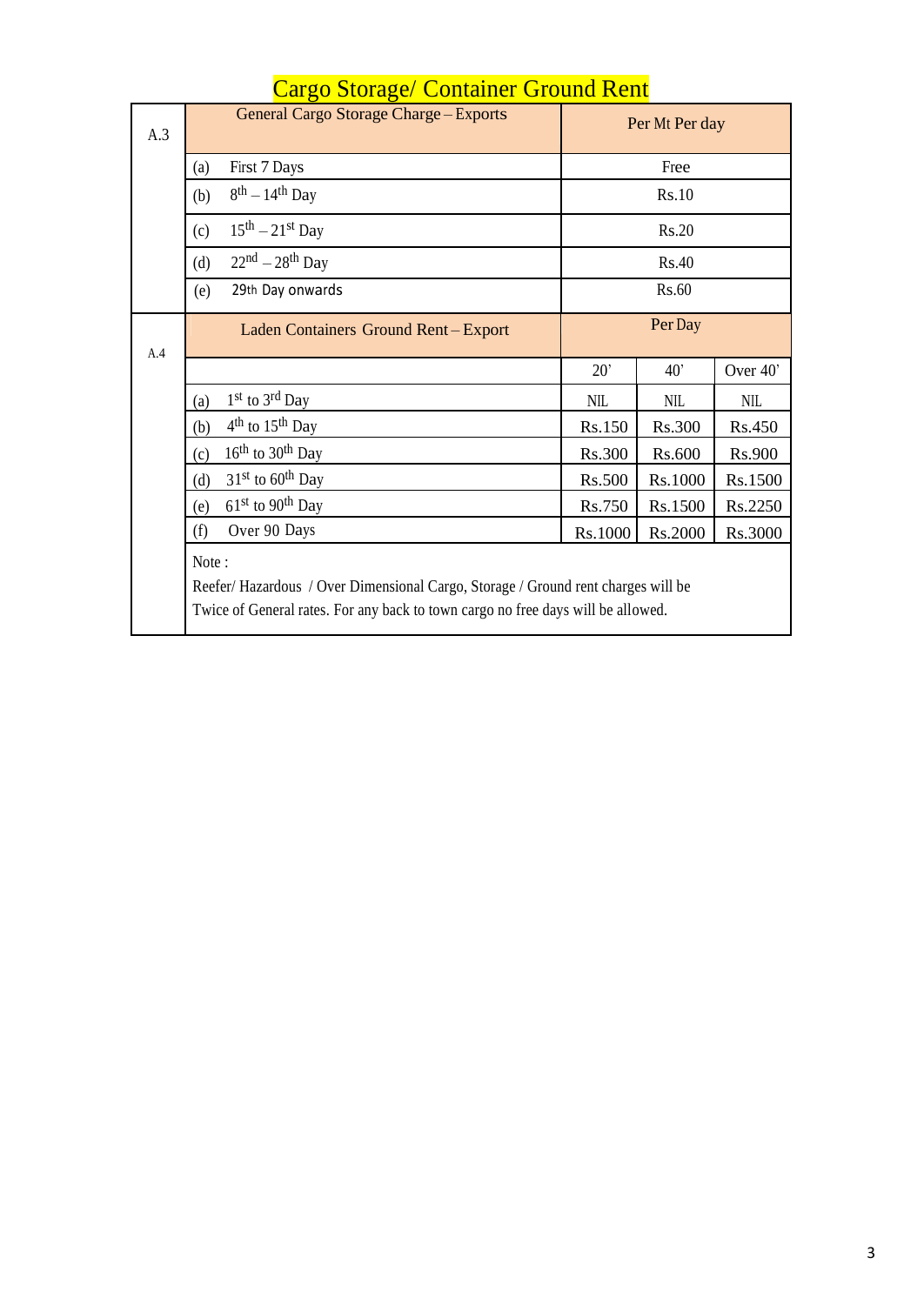## **B. IMPORTS**

| 1. Full Container Load (FCL)                                                                                                                                                                                                                                                                                                                                                                                           |                                                     |          |               |  |
|------------------------------------------------------------------------------------------------------------------------------------------------------------------------------------------------------------------------------------------------------------------------------------------------------------------------------------------------------------------------------------------------------------------------|-----------------------------------------------------|----------|---------------|--|
| Composite Charges for De-Stuffing & Delivery (FCL)                                                                                                                                                                                                                                                                                                                                                                     |                                                     | 20'      | 40'           |  |
| B.1.1<br>(a) Agro product in Bags (25 to 50 Kgs.) Normal Cargo/ Crated Stone/<br>Cotton                                                                                                                                                                                                                                                                                                                                |                                                     | Rs.6850  | Rs.11650      |  |
| (b) Powder/ Dirty/Bitumen Cargo / Non Haz Petroleum products in drums.                                                                                                                                                                                                                                                                                                                                                 |                                                     | Rs.7786  | Rs.12700      |  |
| c) Loose Cargo (<25 Kg Pkg. )/Bulk/ Scrap/ Stone Block / Box/Liquid<br><b>Bulk</b>                                                                                                                                                                                                                                                                                                                                     |                                                     | Rs.9600  | Rs.14300      |  |
| (d) Cargo Requiring Special Handling -Open Top                                                                                                                                                                                                                                                                                                                                                                         |                                                     | Rs.14000 | Rs.23500      |  |
| e) Cargo Requiring Special Handling - Flat Rack                                                                                                                                                                                                                                                                                                                                                                        |                                                     | Rs.16000 | Rs.25500      |  |
| FUEL SURCHARGE over and above the composite charges                                                                                                                                                                                                                                                                                                                                                                    |                                                     | Rs.1150  | Rs.2300       |  |
| <b>Import Port Entry Charges</b>                                                                                                                                                                                                                                                                                                                                                                                       |                                                     | Rs.200   | <b>Rs.400</b> |  |
| Notes:<br>Reefer, Hazardous, ODC Cargo will be charged $@1\frac{1}{2}$ time of the Slab rate. Above includes<br>Transport of Laden container from MICT/ AMCT to CFS, Grounding for Custom Examination, De-<br>stuffing and direct Delivery of Cargo on nominated Vehicle. If the cargo is de-stuffed and cargo<br>stored in CFS for delivery at a later time, delivery on to truck will be effected on payment of SSR. |                                                     |          |               |  |
| Composite Charges for Delivery of Import Laden Container (FCL)<br>B.1.2                                                                                                                                                                                                                                                                                                                                                |                                                     | 20'      | 40'           |  |
| General Cargo<br>(a)                                                                                                                                                                                                                                                                                                                                                                                                   |                                                     | Rs.5600  | Rs. 8700      |  |
| (b)<br>Liquid Bulk (In flexi Bags / ISO Tanks) Cargo                                                                                                                                                                                                                                                                                                                                                                   |                                                     | Rs.6600  | Rs.9700       |  |
| Hazardous Cargo<br>(c)                                                                                                                                                                                                                                                                                                                                                                                                 |                                                     | Rs.8400  | Rs.13050      |  |
| Reefer<br>(d)                                                                                                                                                                                                                                                                                                                                                                                                          |                                                     | Rs.8400  | Rs.13050      |  |
| Cargo Requiring Special Handling – Open Top)<br>(e)                                                                                                                                                                                                                                                                                                                                                                    |                                                     |          | Rs.23500      |  |
| Cargo Requiring Special Handling - Flat Rack<br>(f)                                                                                                                                                                                                                                                                                                                                                                    |                                                     |          | Rs.25500      |  |
|                                                                                                                                                                                                                                                                                                                                                                                                                        | FUEL SURCHARGE over and above the composite charges |          | Rs.2300       |  |
| <b>Import Port Entry Charges</b>                                                                                                                                                                                                                                                                                                                                                                                       |                                                     | Rs.200   | Rs.400        |  |
| Reefer, Hazardous, ODC Cargo will be charged $@1\frac{1}{2}$ time of the Slab rate Above includes<br>Transport of Laden container from MICT/ AMCT to CFS, Grounding for Examination and<br>Delivery of Cargo in Container without De-stuffing                                                                                                                                                                          |                                                     |          |               |  |
| B.1.3<br><b>Cargo Handling for Customs Examination</b>                                                                                                                                                                                                                                                                                                                                                                 | <b>Normal Cargo</b>                                 |          | Scrap/Loose   |  |
| 20'                                                                                                                                                                                                                                                                                                                                                                                                                    | $40^{\circ}$                                        | 20'      | 40'           |  |
| Less than or equal to 25%<br>Rs.3100<br>(a)                                                                                                                                                                                                                                                                                                                                                                            | Rs.4900                                             | Rs.3850  | Rs.6650       |  |
| (b)<br>25% to 50%<br>Rs.4100                                                                                                                                                                                                                                                                                                                                                                                           | Rs.6900                                             | Rs.4600  | Rs.7750       |  |
| More than 50%<br>(c)<br>Rs.6000                                                                                                                                                                                                                                                                                                                                                                                        | Rs.10500                                            | Rs.9000  | Rs.13000      |  |

#### Cargo Storage/ Container Ground Rent

|              | General Cargo Storage Charge – Imports | Per Mt Per day |
|--------------|----------------------------------------|----------------|
| <b>B.1.4</b> | First 3 Days<br>(a)                    | Rs.10          |
|              | $4th - 6th$ Day<br>(b)                 | Rs.25          |
|              | $7th - 9th$ Day<br>(c)                 | Rs.50          |
|              | $10^{th} - 12^{th}$ Day                | <b>Rs.75</b>   |
|              | 13 <sup>th</sup> Day Onwards<br>(e)    | Rs.100         |
|              |                                        |                |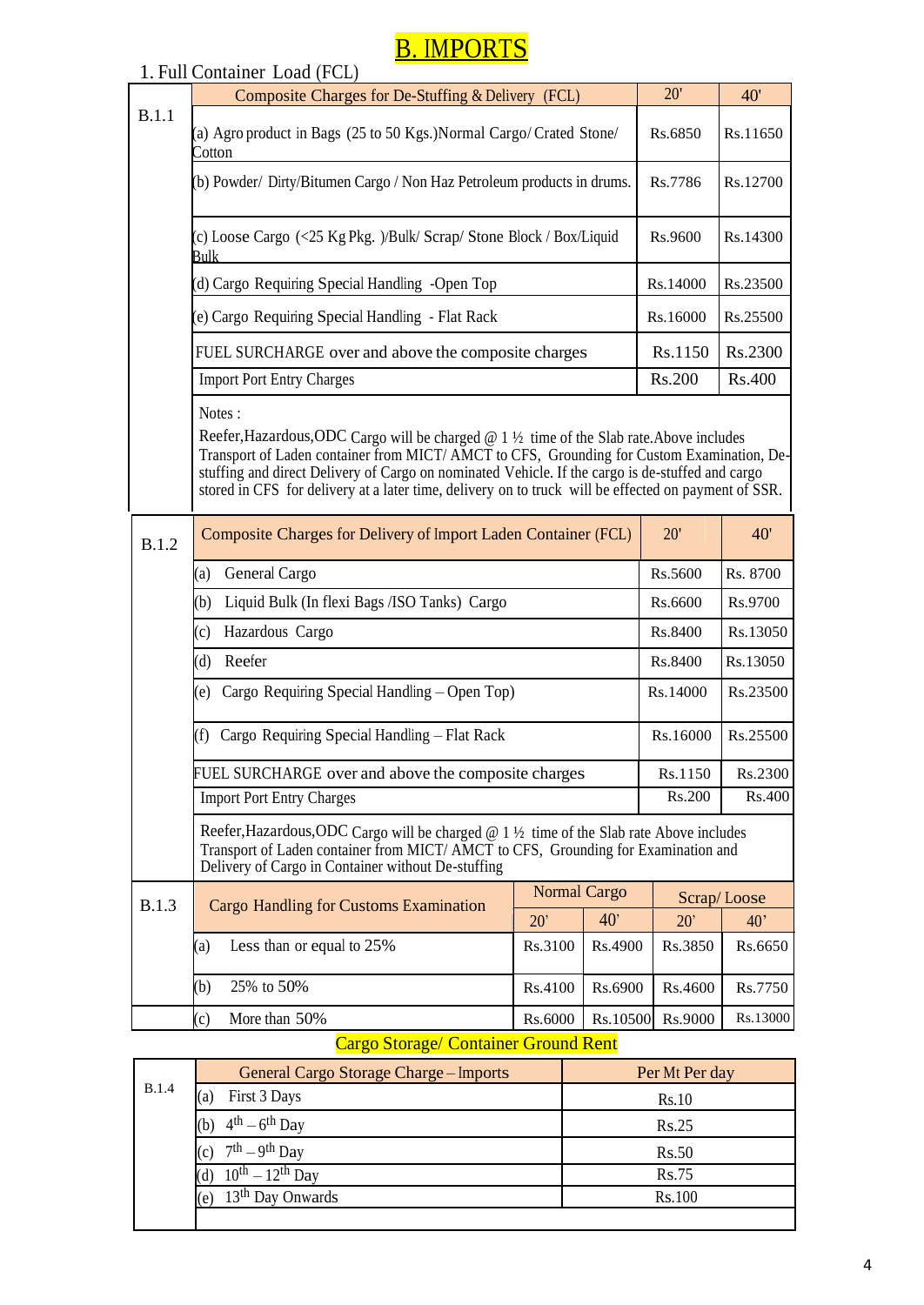|       | Laden Containers Ground Rent-Import   |            | Per Day    |            |
|-------|---------------------------------------|------------|------------|------------|
| B.1.5 |                                       | 20'        | 40'        | Over 40'   |
|       | $1st$ to $3rd$ Day<br>(a)             | <b>NIL</b> | <b>NIL</b> | <b>NIL</b> |
|       | $4th$ to $6th$ Day<br>(b)             | Rs.220     | Rs.440     | Rs.660     |
|       | $7th$ to 9 <sup>th</sup> Day<br>(c)   | Rs.280     | Rs.560     | Rs.840     |
|       | $10^{th}$ to $12^{th}$ Day<br>(d)     | Rs.415     | Rs.830     | Rs.1245    |
|       | $13th$ to $15th$ Day<br>(e)           | Rs.500     | Rs.1000    | Rs.1500    |
|       | $16th$ to $18th$ Day<br>(f)           | Rs.605     | Rs.1210    | Rs.1815    |
|       | $19th$ to $21st$ Day<br>(g)           | Rs.810     | Rs.1620    | Rs.2430    |
|       | $22nd$ to $24th$ Day<br>(h)           | Rs.935     | Rs.1870    | Rs.2805    |
|       | $25th$ to $27th$ Day<br>(i)           | Rs.1000    | Rs.2000    | Rs.3000    |
|       | $28th$ to $30th$ Day<br>(j)           | Rs.1050    | Rs.2100    | Rs.3150    |
|       | $31st$ to 60 <sup>th</sup> Day<br>(k) | Rs.1150    | Rs.2300    | Rs.3450    |
|       | $61st$ to 90 <sup>th</sup> Day<br>(1) | Rs.2500    | Rs.5000    | Rs.7500    |
|       | 91 <sup>st</sup> Day Onwards<br>(m)   | Rs.3500    | Rs.7000    | Rs.10500   |
|       |                                       |            |            |            |

Note : Reefer/ Hazardous / Over Dimensional Cargo, Storage / Ground rent charges will be Twice of General rates.

#### 2. Less than Container Load (LCL)

|       | Composite Charges for De-Stuffing (LCL)                                        | 20'      | 40'      |
|-------|--------------------------------------------------------------------------------|----------|----------|
| B.2.1 | (a) Agro product in Bags (25 to 50 Kgs.)/Normal Cargo/ Crated Stone/<br>Cotton | Rs.6850  | Rs.11650 |
|       | (b) Powder/ Dirty/Bitumen Cargo / Non Haz Petroleum products in drums.         | Rs.7786  | Rs.12700 |
|       | (c) Loose Cargo (< 25 Kg Pkg. )/Bulk/ Scrap/ Stone Block/ Box/Liquid<br>Bulk   | Rs.9600  | Rs.14300 |
|       | (d) Cargo Requiring Special Handling - Open Top                                | Rs.14000 | Rs.23500 |
|       | (e) Cargo Requiring Special Handling - Flat Rack                               | Rs.16000 | Rs.25500 |
|       | FUEL SURCHARGE over and above the composite charges                            | Rs1150   | Rs.2300  |
|       | <b>Import Port Entry Charges</b>                                               | Rs.200   | Rs.400   |
|       | Note:                                                                          |          |          |

Reefer,Hazardous,ODC Cargo will be charged @ 1 ½ time of the Slab rate. Above includes Transport of Laden container from MICT/ AMCT to CFS, Grounding for Custom Examination, De-stuffing.

|       | LCL Cargo Handling Charges | Per M. Ton. |
|-------|----------------------------|-------------|
| B.2.2 |                            | Rs.200/     |
|       | <i>i.</i> Manual Handling  |             |
|       | ii. Mechanical Handling    | Rs.275/     |

#### Cargo Storage

| B.2.3 | General Cargo Storage - LCL                                                                                                                        | Per $M^2$ Per day |
|-------|----------------------------------------------------------------------------------------------------------------------------------------------------|-------------------|
|       | Within First Week<br>(a)                                                                                                                           | Rs.150            |
|       | 2 <sup>nd</sup> Week on words                                                                                                                      | Rs.250            |
|       | Note : Hazardous / Over Dimensional Cargo, Storage charges will be Twice of General rates. Minimum Charges<br>of 5 $M^2$ per item or per delivery. |                   |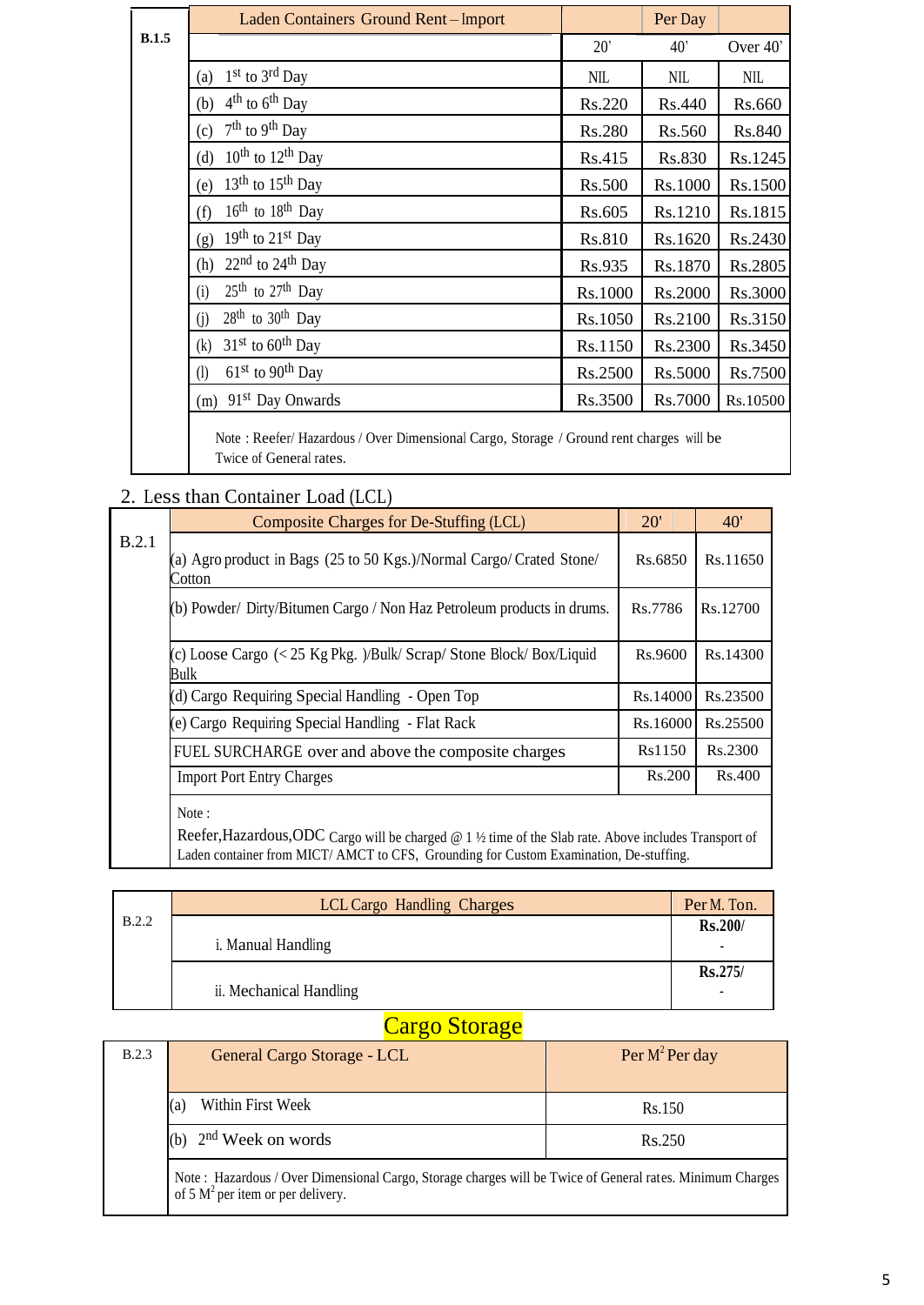### **Other Services**

| <b>Reserved Space</b>       | Per M <sup>2</sup> Per Month |
|-----------------------------|------------------------------|
| <b>Covered Space</b><br>(a) | $Rs. 350/-$                  |
| Open yard<br>(b)            | Rs. 300/-                    |

| ∸ | <b>Empty Containers Ground Rent per Day</b> | 20'   | 40    | Over<br>$40^\circ$ |
|---|---------------------------------------------|-------|-------|--------------------|
|   | $01st - 30$ Days<br>(a)                     | Rs.10 | Rs.20 | Rs.30              |
|   | 31 <sup>st</sup> Day onwards                | Rs.20 | Rs.40 | Rs.60              |

| <b>Transportation</b>                                        | $20^{\circ}$    | 40             |
|--------------------------------------------------------------|-----------------|----------------|
| Empty Container From Port / Other CFS to MCFS or vice versa  | Rs.1300 Rs.1800 |                |
| Loaded Container from Port / Other CFS to MCFS or vice versa | Rs.2100         | <b>Rs.3000</b> |

| Lift On $/$ Off Charges                             | $20^{\circ}$ |         |
|-----------------------------------------------------|--------------|---------|
| Empty/Loaded Container Including EIR Charges & GST. | Rs.1900      | Rs.2500 |

| Fixing / Breaking of Container Seal                 | $20^{\circ}$ |        |
|-----------------------------------------------------|--------------|--------|
| Fixing / Breaking of Container Seal (Including GST) | Rs.236       | Rs.236 |

|   | <b>Weighment Charges</b>               | Per Weighment      |
|---|----------------------------------------|--------------------|
| n | Truck / Trailer (Including GST)<br>(a) | $\text{Rs. }430/-$ |
|   | Container (Including GST)<br>(b)       | Rs. 430 Per Unit   |

|   | Re – Working Charges                                                                    | 20'      | $40^{\circ}$ |
|---|-----------------------------------------------------------------------------------------|----------|--------------|
| 7 | (a) Agro product in Bags $(25 \text{ to } 50 \text{ Kgs.})$ Crated Stone/ Cotton        | Rs.5300  | Rs.8900      |
|   | (b) Powder/ Dirty                                                                       | Rs.6100  | Rs.9100      |
|   | (c) Loose Cargo $\left($ < 25 Kg Pkg. $\right)$ / Bulk/ Scrap/ Stone Block/ Box         | Rs.7600  | Rs.10600     |
|   | (d) Cargo Requiring Special Handling/ Out Of Gauge Cargo                                | Rs.12500 | Rs.17800     |
|   | Note: Hazardous Cargo will be charged $\omega$ 1 $\frac{1}{2}$ time of the normal rate. |          |              |

|   |    | Shifting of Cargo Within CFS / Loading of Back To Town Cargo | Per M. Ton. |
|---|----|--------------------------------------------------------------|-------------|
| 8 |    | Manual / Forklift                                            | $Rs.125/-$  |
|   | П. | Special Equipments.                                          | $Rs.200/-$  |
|   | Ш. | Back to town (Minimum Rs. 1000/-)                            |             |
|   |    | Manual/Forklift<br>$a_{-}$                                   | $Rs.300/-$  |
|   |    | Special Equipments.<br>b.                                    | $Rs.400/-$  |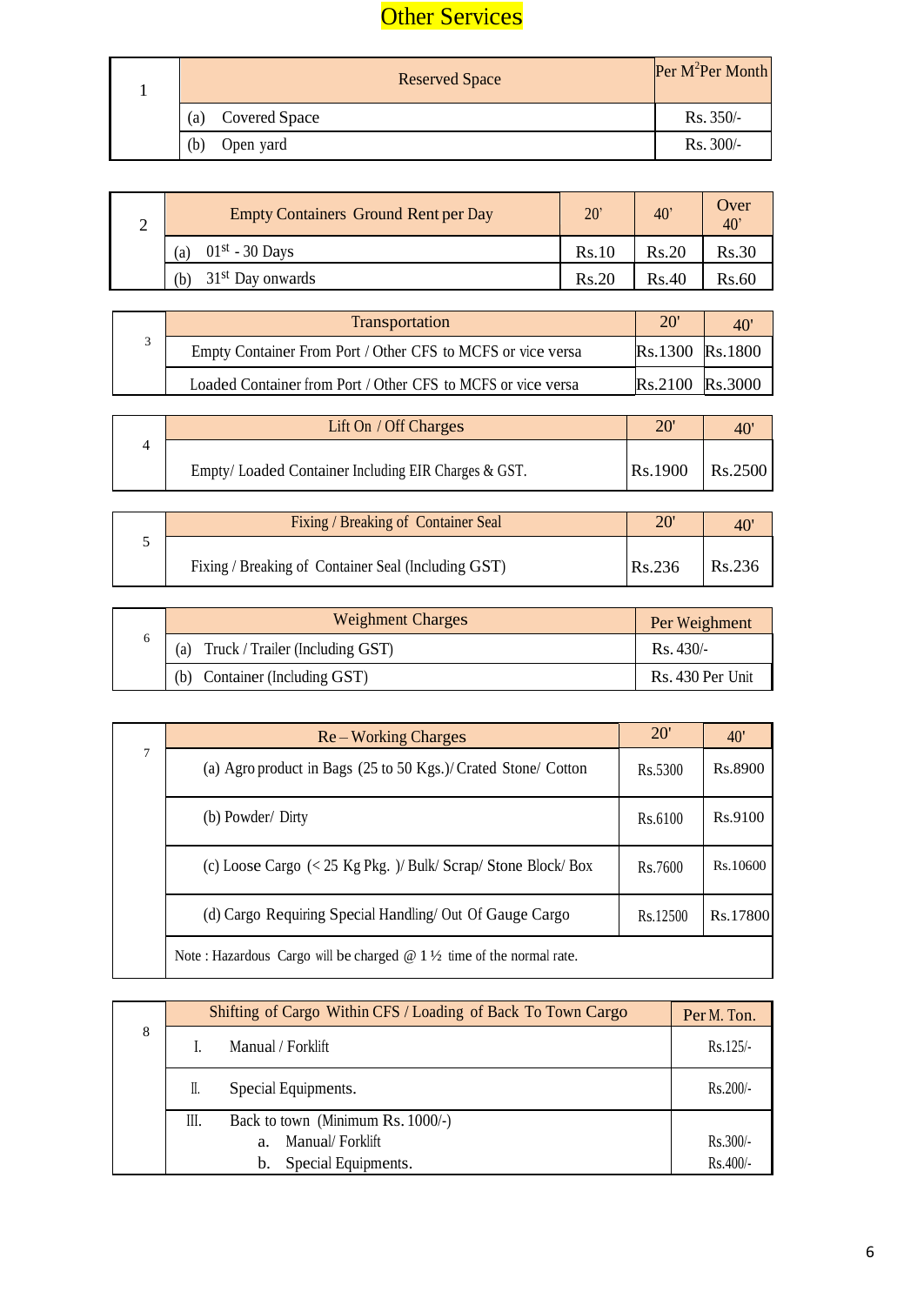| Q | <b>Special Weighing Charges</b> | <b>20'</b>      | 40      |
|---|---------------------------------|-----------------|---------|
|   | (a) Empty Container             | Rs.750          | Rs.1125 |
|   | (b) Export Laden Container      | Rs.1200         | RS.1800 |
|   | (c) Import Laden Container      | Rs.1700 Rs.2550 |         |

|    | Providing labors for Segregating Export Cargo, Opening<br>the Packages for Customs Examination as directed,<br>Repacking / Restacking               | Rate                               |
|----|-----------------------------------------------------------------------------------------------------------------------------------------------------|------------------------------------|
| 10 | (a) For Cartons/ Bags (Minimum charges for 5 Nos.)                                                                                                  | $Rs.50/$ Pkg.                      |
|    | (b) For Rolls / Bales/ Drums (Minimum charges for 5 Nos.)                                                                                           | Rs.75/ Pkg.                        |
|    | (c) For Pallets / For Wooden Cases                                                                                                                  | Rs.75/ Pkg.                        |
|    | (d) Re-packing General Cargo (Bag to Bag Conversion same packing)                                                                                   | $Rs.200/$ Ton                      |
|    | (e) Re-packing Dirty Cargo (Bag to Bag Conversion same packing)                                                                                     | Rs.300/Ton                         |
|    | Full Conversion General Cargo<br>(f)<br>(Cut-Open, Bulking, Filling, Weighing, Stitching and Stacking)                                              | Rs.300/Ton                         |
|    | (g) Making of Jumbo Bags<br>1. General Cargo<br>2. Dirty Cargo                                                                                      | Rs.250/Pkg.<br>Rs.300/ Pkg.        |
|    | (h) Stitching Only (Minimum charges for 20 Nos.)<br>(i) De-Palletization Charges<br>(Applicable When Import Cargo Delivered After De-Palletization. | $Rs.5/$ Pkg.<br>1000/20'& 1500/40' |

|    | <b>Other Special Services</b>                              | Rate                      |
|----|------------------------------------------------------------|---------------------------|
| 11 | Sweeping of Container<br>a.                                | <b>Rs.100/TEU</b>         |
|    | <b>Craft Paper Bottom</b><br>b.                            | <b>Rs.150/TEU</b>         |
|    | Craft Paper Full (5 side in container)<br>$c_{\cdot}$      | <b>Rs.600/TEU</b>         |
|    | <b>Empty Container Internal Shifting for Repairs</b><br>d. | Rs.800/20'<br>Rs.1500/40' |

## Lashing & Chocking

|    | Chocking Charges – Wooden                                                      | Rate               |
|----|--------------------------------------------------------------------------------|--------------------|
| 12 | a. Half Choking $-$ for crated cargo                                           | <b>Rs.300/TEU</b>  |
|    | b. Full Chocking $-$ for crated cargo                                          | <b>Rs.500/TEU</b>  |
|    | c. Double Chocking $-$ for crated cargo                                        | <b>Rs.600/TEU</b>  |
|    | Normal Chocking of Coil Cargo by wooden dunnage<br>d.<br>(For Minimum 5 Coils) | <b>Rs.1500/TEU</b> |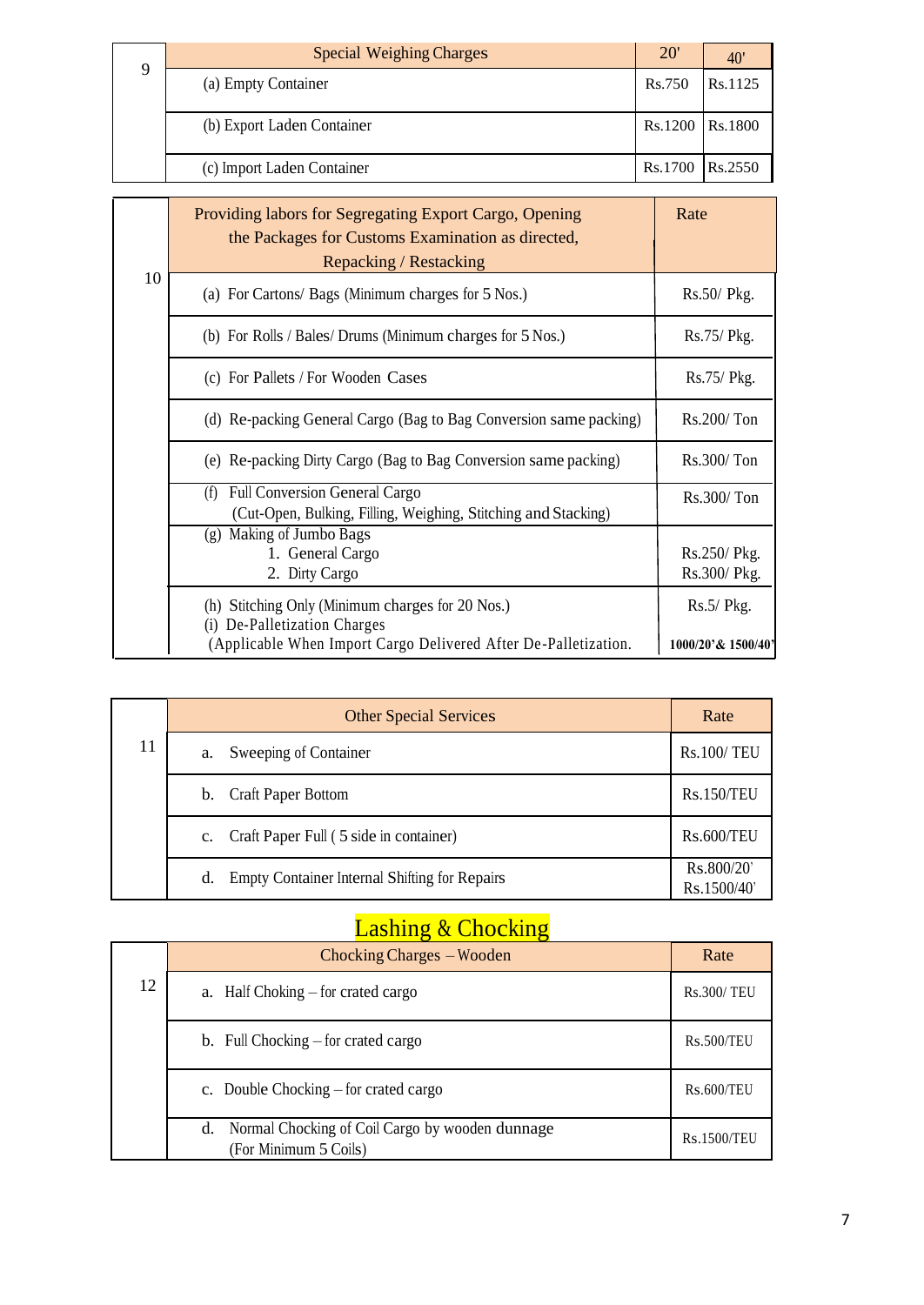|    | <b>Lashing Charges</b>                                                                                                          |                   | Rate                  |
|----|---------------------------------------------------------------------------------------------------------------------------------|-------------------|-----------------------|
| 13 | a. Blocks (Minimum 2 Blocks)                                                                                                    |                   | Rs.2000/-             |
|    | b. Standard Lashing with Wire Sling for Over Dimensional Cargo                                                                  |                   | <b>Rs.8000/TEU</b>    |
|    | Standard Lashing with Wire Sling for Normal Cargo<br>c.                                                                         |                   | <b>Rs.4000/TEU</b>    |
| 14 | <b>Dunnage Charges</b>                                                                                                          |                   | Rate                  |
|    | <b>Special Dunnage for Blocks</b><br>a.                                                                                         |                   | <b>Rs.4500/TEU</b>    |
| 15 | <b>Reefer Container Handling</b>                                                                                                |                   | Per Day               |
|    | Reefer Plugging & Monitoring : (Includes, Plugging, provision of<br>a.<br>electricity, monitoring of temperature, un-plugging.) |                   | Rs.4000/Unit          |
|    | Pre-trip Inspection (PTI) : (Includes, Container Supervision and<br>b.<br>provision of Electricity)                             |                   | <b>Rs.1500/TEU</b>    |
|    | Run-Test: (Includes, Container Supervision and provision of<br>C <sub>1</sub><br>Electricity)                                   |                   | <b>Rs.500/TEU</b>     |
|    | Note : No maintenance will be performed on malfunctioning reefer containers.                                                    |                   |                       |
|    | Amendment/ Other Charges                                                                                                        |                   | Rate                  |
| 16 | Any Amendment in Document/ Conversion etc.<br>a.                                                                                |                   | Rs.500/Change         |
|    | Auction Processing Charges/ Fees.<br>b.                                                                                         | Rs.5000/Container |                       |
|    | c. Yard Maintenance Charges - Bitumen, Petroleum Product & other oil<br>based or dirty cargo.                                   | Rs.300/Teu        |                       |
|    | d. Additional handling for import loaded containers for scanning before<br>arrival at the CFS.                                  |                   | Rs.1600/3200(20'/40') |
|    | e. Additional handling for import loaded containers sent for scanning after<br>coming to $CFS$ (LOLO + Transportation).         |                   | Rs.2400/4000(20'/40') |
|    | f. Low bed trailer charges for ODC movement).                                                                                   | Rs.35000          |                       |